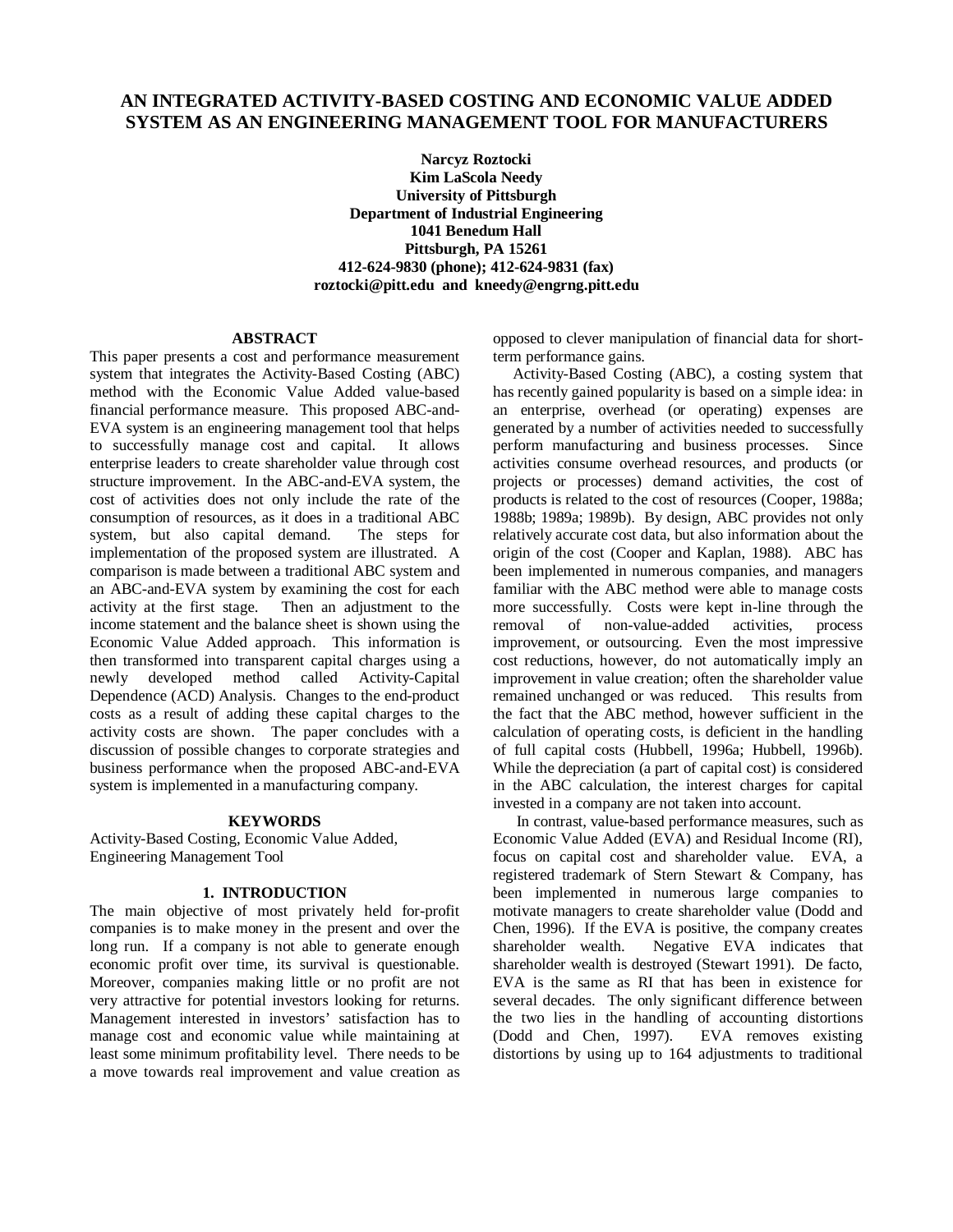accounting data (Stewart, 1991; Blair, 1997). These distortions are disregarded in the RI calculation.

 Enterprise leaders need a tool to help them manage both cost and capital. This paper presents an integrated ABC-and-EVA system that can be utilized to create shareholder value through cost structure improvement.

# **2. METHODOLOGY**

Value-based performance measures help to determine the minimum profitability level that a company has to maintain in order to satisfy their current investors and attract new one. This minimum profitability level, or capital charge (*CC*), can be calculated as follows:

$$
CC = C \times CCR \tag{1}
$$

In this equation, *C* represents the company's capital and *CCR* refers to the capital cost rate. The *CCR* is dependent on the current interest level, the company's business field, the capital structure and the investors' expectations. A good estimator for the *CCR* can be obtained by adding to the long-term interest rate of government bonds (a practically risk free investment) a premium associated with the investment in the given company (Reimann, 1988; Dodd and Chen, 1996). For example, suppose that the interest for a 30 year government bond is 5 percent and the company business is considered stable. In this case, investors may be satisfied with an additional 5 percent return above the government bond rate return for a *CCR* of 10 percent.

 If a company is not able to show an economic profit at least as high as the capital charge, shareholder wealth is decreased. As management considers particular investment opportunities in specific projects, products or processes, a reasonable approach would be to divide the total capital charge among the activities while calculating cost information. If this allocation of capital charges to activities is done arbitrarily, costs could be distorted, especially in the case where capital costs are not proportional to operating costs.

 ABC emerged due to a similar deficiency with the arbitrary allocation of overhead costs to products. Hubbell (1996a; 1996b) proposes combining the ABC method with a value-based performance measure that includes capital costs with ABC system calculated costs. These capital costs, according to Hubbell, may have positive or negative values. In contrast, the integrated ABC-and-EVA system proposed in this paper distinguishes two different activity costs: operating cost and capital charge. Operating costs mirror resource consumption in a company, while capital charges describe the company's capital investment cost. Operating costs and capital charges have only nonnegative values.

# **Implementation Procedure**

The implementation steps for the ABC-and-EVA system are similar to those for a traditional ABC system. The main difference lies in the determination of the total cost for each activity (Step 4). This step will be discussed in greater detail, while remaining steps of the implementation procedure will be discussed briefly.

#### *Step 1: Review the company's financial information*

Nearly all of the needed financial information can be obtained from the company's income statement and balance sheet.

# *Step 2: Identify main activities*

Identify the main activities describing the manufacturing and business processes of the company that consume operating resources or are responsible for capital investments.

# *Step 3: Determine operating cost for each activity*

Calculate the operating cost for each activity in the same way as would be done for a traditional ABC implementation. Costs should mirror overhead resource consumption by each activity.

# *Step 4: Determine capital charge for each activity using Activity-Capital Dependence Analysis*

This step does not exist in a traditional ABC calculation. Since many activities consume not only resources but also capital investment, the full cost for many activities is higher than the cost calculated in an ABC system. As a result, ABC tends to underestimate the object cost. The integrated ABC-and-EVA system calculates the capital charge for activities demanding capital investments or tithing capital. This information is obtained by converting data on the company's balance sheet into capital costs or charges. These capital charges are then added to the cost for each activity previously calculated by the ABC system.

## *Step 5: Select cost drivers*

This step is similar for a traditional ABC implementation. Cost drivers are used to trace the cost of activities to products based on their consumption rate. Thus, operating cost drivers can trace operating costs and capital cost drivers can trace capital charges to the products.

#### *Step 6: Calculate product cost*

Operating costs and capital costs are traced to the products.

# **3. APPLICATION EXAMPLE**

In this section, the proposed integrated ABC-and-EVA methodology is illustrated with a small manufacturing company, producing three products. For purposes of this illustration, accounting adjustments were not performed. Some authors suggest that some items in the company's income statement, such as research and development costs,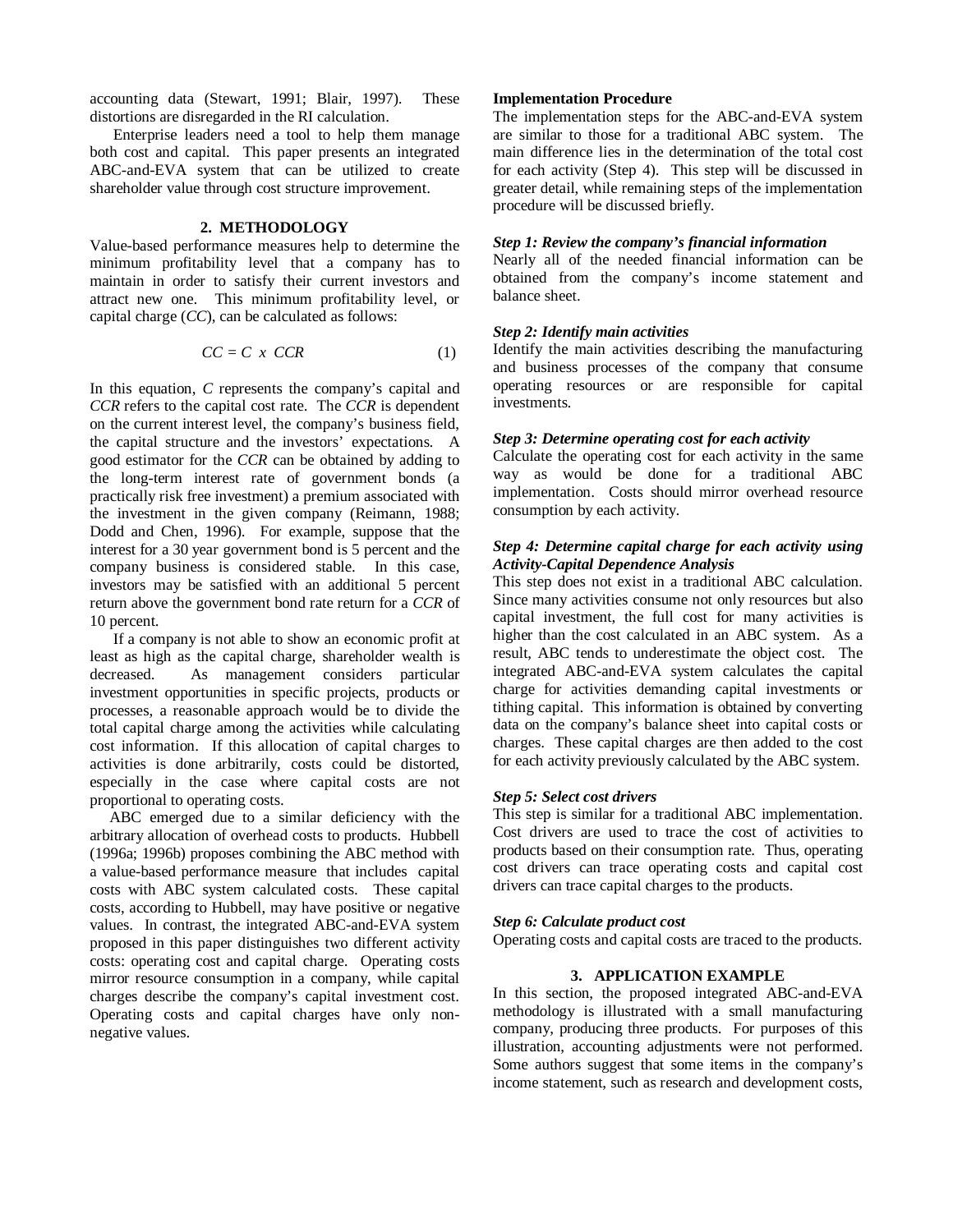marketing outlays, and restructuring charges, should be treated as capital investments, rather than as expenses. Furthermore, equity equivalents, such as deferred income tax reserve, LIFO inventory valuation reserve, and depreciated items that represent economic book value, should be added to the company's capital (Stewart, 1991). Although this removal of accounting and financing distortions will increase system accuracy, some authors argue that this marginal gain in accuracy does not justify the additional effort (Dodd and Chen, 1996). In any event, neither inclusion nor removal of the accounting distortions changes the proposed procedure. The following calculation was performed for a one year time period. Adjustments to the *CCR* can easily be made for different time periods. For example, a rate of 2.5 percent can be used for a 3 month period to approximate the annual rate of 10 percent. And finally, this illustration makes a simplifying assumption that the data on the balance sheet remains unchanged throughout the year. A preferred method is to use a yearly average value for each category on the balance sheet.

 In Step 1 the company's income statement and balance sheet were obtained. These are shown in Exhibits 1 and 2.

| Net Sales                       | 2,470    |
|---------------------------------|----------|
| Cost of Goods Sold              | $-1,050$ |
| <b>SG&amp;A</b> Expenses        | $-450$   |
| Depreciation                    | $-250$   |
| <b>Other Operating Expenses</b> | $-100$   |
| <b>Interest Expenses</b>        | $-120$   |
| <b>Income before Tax</b>        | 500      |
| Income Tax (40%)                | $-200$   |
| <b>Net Profit after Tax</b>     | 300      |

**Exhibit 1**. Income Statement in Thousands of Dollars

 In Step 2 the main activities are identified as shown in Exhibit 3.

| <b>Activity Categories</b>   | <b>Activities</b>          |
|------------------------------|----------------------------|
| <b>Customer Management</b>   | <b>Contact Customers</b>   |
|                              | <b>Prepare Quotes</b>      |
|                              | Invoice and Collect Money  |
| <b>Production Planning</b>   | Perform Engineering Work   |
| and Preparation              | Plan Production            |
|                              | <b>Purchase Materials</b>  |
| Production                   | Receive and Handle         |
| Management                   | Materials                  |
|                              | Manage Production          |
| <b>Product Distribution</b>  | <b>Store Final Product</b> |
|                              | <b>Ship Final Product</b>  |
| <b>Enterprise Management</b> | Develop Employees          |
|                              | <b>Manage Business</b>     |

**Exhibit 3.** Activity Categories and Activities

 Operating costs are calculated for each activity in Step 3. To determine the operating cost, the company's income statement was analyzed to identify operating expenses. Exhibit 4 shows this calculation. In this example, the cost of goods sold item represents direct expenses, such as materials, supplies, and direct labor that can be traced directly to the products.

| SG&A Expenses                   | 450 |
|---------------------------------|-----|
| Depreciation                    | 250 |
| <b>Other Operating Expenses</b> | 100 |
| <b>Total Operating Cost</b>     | 800 |

**Exhibit 4.** Operating Cost Calculation in Thousands of Dollars

 Based on the data given in the income statement the company's total operating cost was determined to be \$800,000 and was traced to the activities using a traditional ABC approach. Exhibit 5 shows the operational cost of each activity. Note that the sum of the cost of all activities is equal to the total operating cost.

| <b>Activities</b>            | Operating<br>Cost |
|------------------------------|-------------------|
| <b>Contact Customers</b>     | 90                |
| <b>Prepare Quotes</b>        | 80                |
| Invoice and Collect Money    | 15                |
| Perform Engineering Work     | 75                |
| <b>Plan Production</b>       | 28                |
| <b>Purchase Materials</b>    | 47                |
| Receive and Handle Materials | 100               |
| <b>Manage Production</b>     | 150               |
| <b>Store Final Product</b>   | 43                |
| <b>Ship Final Product</b>    | 112               |
| Develop Employees            | 17                |
| <b>Manage Business</b>       | 43                |
| <b>Total Operating Cost</b>  | 800               |

**Exhibit 5.** Operating Activity Cost in Thousands of Dollars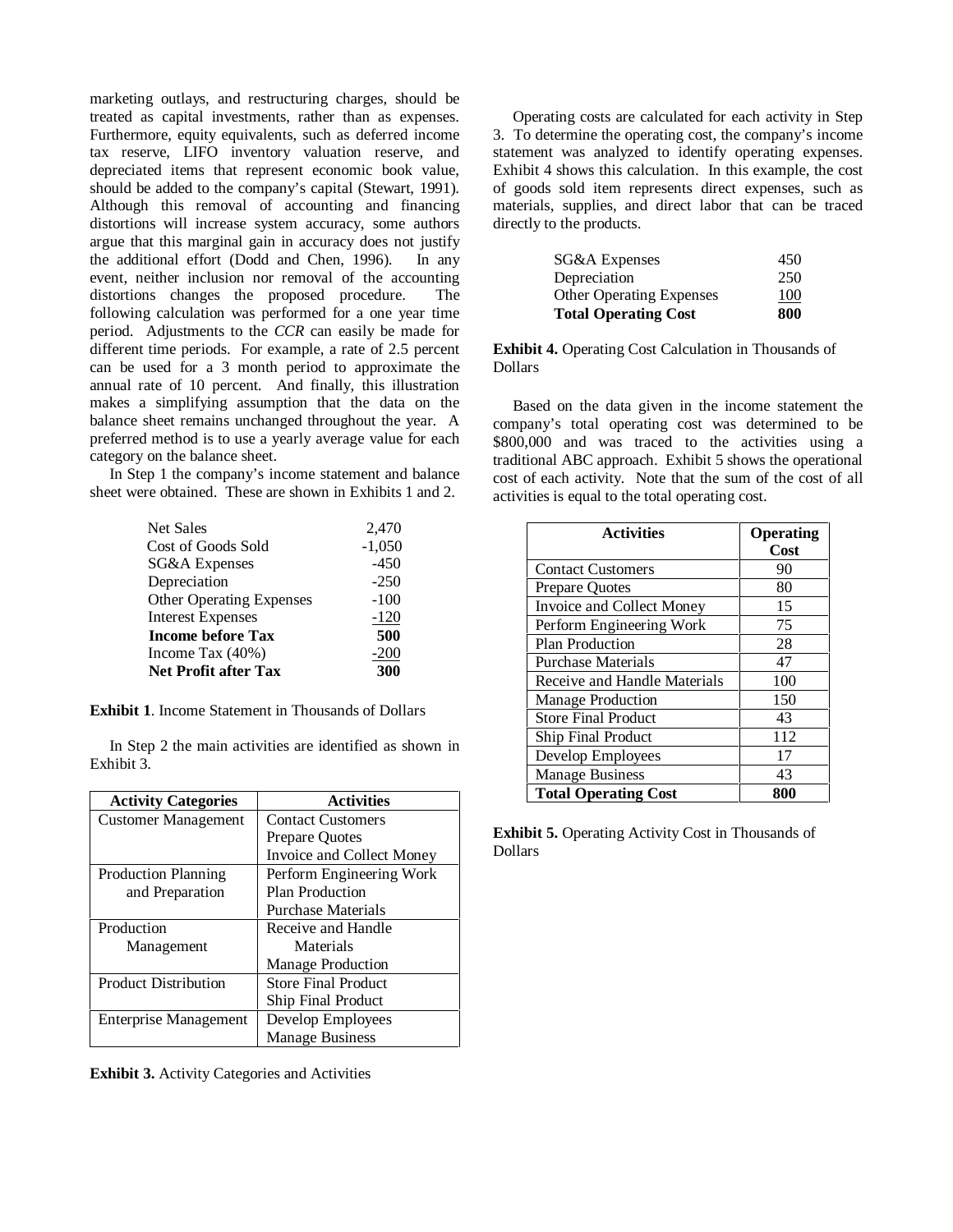| <b>ASSETS</b>                  |            | <b>LIABILITIES</b>                  |
|--------------------------------|------------|-------------------------------------|
| <b>Current Assets</b>          |            | <b>Current Liabilities</b>          |
| Cash                           | 50         | <b>Accounts Payable</b>             |
| Receivable                     | 600        | <b>Accrued Expenses</b>             |
| Inventory                      | 300        | Short-term Debt                     |
| <b>Others Current Assets</b>   | 150        | <b>Total Current Liabilities</b>    |
| <b>Total Current Assets</b>    | 1,100      |                                     |
|                                |            | <b>Long-term Liabilities</b>        |
| <b>Fixed Assets</b>            |            | Long-term Debt                      |
| Property, Land                 | 1,000      | <b>Total Long-term Liabilities</b>  |
| Equipment                      | <b>200</b> |                                     |
| <b>Others Long-term Assets</b> | 100        | <b>Owner Equity (Common Equity)</b> |
| <b>Total Fixed Assets</b>      | 1,300      | Capital Stock                       |
|                                |            | <b>Retained Earnings</b>            |
| <b>TOTAL ASSETS</b>            | 2,400      | <b>Total Owner Equity</b>           |
|                                |            | Voor to Dota Drafit/Logg            |

**Exhibit 2.** Balance Sheet in Thousands of Dollars

 The next step is to determine the capital charge for each activity using Activity-Capital Dependence Analysis. Since the company is in business to make money, the owners expect a reasonable rate of return, i.e., *CCR*, for their investment. Investors' expectations, management's financial objectives, as well as the company's financial structure are factors used to establish the *CCR*. Determining a company's desired *CCR* is very critical. In this illustration, *CCR* is assumed, for simplicity, to be 10 percent. Next, the company's capital, *C*, has to be identified from the balance sheet. The company's capital is equal to total liabilities or total asset minus all noninterest-bearing categories. In our example, non-interestbearing current liabilities are accounts payable and accrued expenses. In this context, capital includes both equity and debt. This approach defines capital as all money invested in a company regardless of the source (we own it – equity or we borrowed it – debt). Exhibit 6 shows the company's *C* calculation. The total capital is equal to \$2,000,000.

| <b>Total Assets</b>     | 2.400  |
|-------------------------|--------|
| <b>Accounts Payable</b> | $-300$ |
| <b>Accrued Expenses</b> | $-100$ |
| Capital                 | 2,000  |

**Exhibit 6.** Company's Capital in Thousands of Dollars

 Total capital charges can now be calculated using Equation 1 as follows:

$$
CC = C x CCR = $2,000,000 \text{ x } 0.10 = $200,000
$$

**LIABILITIES** 

| <b>Current Assets</b>        |       | <b>Current Liabilities</b>          |       |
|------------------------------|-------|-------------------------------------|-------|
| Cash                         | 50    | <b>Accounts Payable</b>             | 300   |
| Receivable                   | 600   | <b>Accrued Expenses</b>             | 100   |
| Inventory                    | 300   | Short-term Debt                     | 400   |
| <b>Others Current Assets</b> | 150   | <b>Total Current Liabilities</b>    | 800   |
| <b>Total Current Assets</b>  | 1,100 |                                     |       |
|                              |       | <b>Long-term Liabilities</b>        |       |
| <b>Fixed Assets</b>          |       | Long-term Debt                      | 800   |
| Property, Land               | 1,000 | <b>Total Long-term Liabilities</b>  | 800   |
| Equipment                    | 200   |                                     |       |
| Others Long-term Assets      | 100   | <b>Owner Equity (Common Equity)</b> |       |
| <b>Total Fixed Assets</b>    | 1,300 | Capital Stock                       | 100   |
|                              |       | <b>Retained Earnings</b>            | 400   |
| <b>TOTAL ASSETS</b>          | 2,400 | <b>Total Owner Equity</b>           | 500   |
|                              |       | <b>Year to Date Profit/Loss</b>     | 300   |
|                              |       | <b>TOTAL LIABILITIES</b>            | 2,400 |

 Next, total capital charges must be traced to all activities. Each activity that demands capital investment should generate a return that recovers its share of capital costs. The capital consumption rate of each activity determines the cost of the capital charge assigned to it.

 The cost of capital can be traced to each activity using the Activity-Capital Dependence (ACD) Analysis. The ACD Analysis is shown in Exhibit 7. The rows in the ACD matrix are activities while the columns are the accounting categories from the balance sheet. To systematically recognize the relationship between capital and activities, a checkmark at the *i,j* entry denotes that activity *i* uses capital from the given capital category *j*. For example, the activity receive and handle materials demands capital investment in inventory, other current assets, land, and other current assets. The accounts payable and accrued expenses can be considered as savings in capital requirement, because of the delayed payments in the amount of accounts payable and accrued expenses, the raising of additional capital can be offset.

 Next, all checkmarks in the ACD Analysis matrix are replaced with values between 0 and 1 representing the percentage of capital demanded for each activity. For instance, it was determined that only two activities, perform engineering work and manage production, require investments in equipment. Furthermore, it was determined that the activity perform engineering work is responsible for 40 percent of the investments in the company's equipment and the activity manage production for the remaining 60 percent. Based on this information, the corresponding checkmarks were replaced by 0.40 and 0.60 respectively, as shown in Exhibit 8.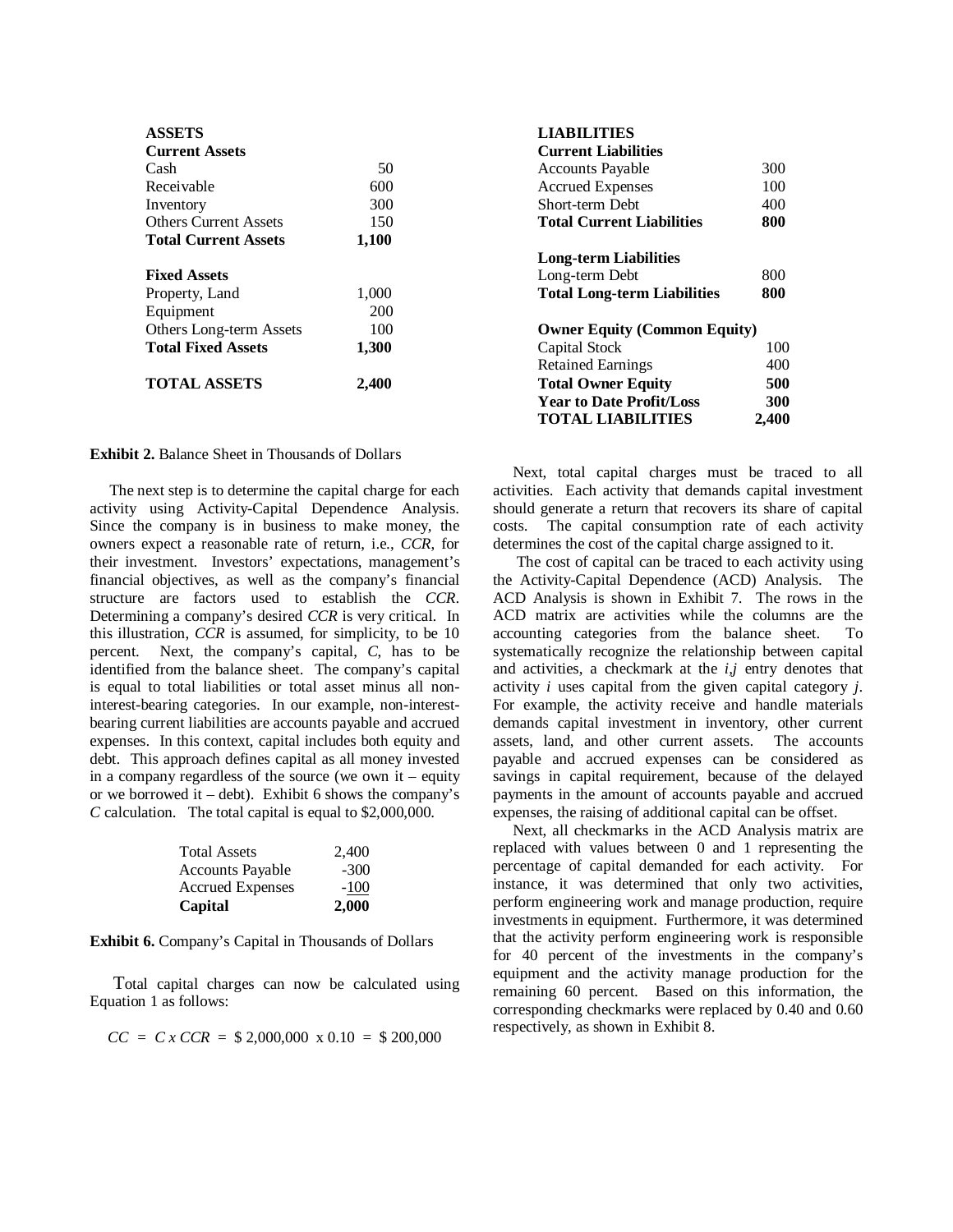|                              |                    | <b>Accounting Category</b> |              |                      |                   |              |                        |                  |                         |  |
|------------------------------|--------------------|----------------------------|--------------|----------------------|-------------------|--------------|------------------------|------------------|-------------------------|--|
| <b>Activity</b>              | Cash               | Receivable                 | Inventory    | Other Current Assets | Land<br>Property, | Equipment    | Other Long-term Assets | Accounts Payable | <b>Accrued Expenses</b> |  |
| <b>Contact Customer</b>      | $\bar{\checkmark}$ |                            |              |                      | $\checkmark$      |              |                        |                  |                         |  |
| Prepare Quotes               |                    |                            |              |                      | ✓                 |              |                        |                  |                         |  |
| Invoice and Collect Money    |                    | $\checkmark$               |              |                      | ✓                 |              |                        |                  |                         |  |
| Perform Engineering Work     |                    |                            |              |                      | ✓                 | ✓            |                        |                  |                         |  |
| Plan Production              |                    |                            |              |                      | ✓                 |              |                        |                  |                         |  |
| <b>Purchase Materials</b>    | ✓                  |                            |              |                      | ✓                 |              |                        |                  |                         |  |
| Receive and Handle Materials |                    |                            | $\checkmark$ | $\checkmark$         | $\checkmark$      |              | $\checkmark$           | $\checkmark$     | ✓                       |  |
| Manage Production            |                    |                            | $\checkmark$ | $\checkmark$         | $\checkmark$      | $\checkmark$ | $\checkmark$           | $\checkmark$     | ✓                       |  |
| <b>Store Final Products</b>  |                    |                            | ✓            | $\checkmark$         | ✓                 |              | $\checkmark$           |                  |                         |  |
| Ship Final Products          |                    |                            |              |                      | $\checkmark$      |              |                        |                  |                         |  |
| Develop Employees            |                    |                            |              |                      | ✓                 |              |                        |                  |                         |  |
| <b>Manage Business</b>       | ✓                  |                            |              |                      | ✓                 |              |                        |                  |                         |  |

**Exhibit 7.** Activity-Capital Dependence (ACD) Analysis

| <b>Accounting Category</b>   |      |            |           |                      |                |           |                           |                     |                         |                                             |
|------------------------------|------|------------|-----------|----------------------|----------------|-----------|---------------------------|---------------------|-------------------------|---------------------------------------------|
| <b>Activity</b>              | Cash | Receivable | Inventory | Other Current Assets | Property, Land | Equipment | Assets<br>Other Long-term | Payable<br>Accounts | <b>Accrued Expenses</b> | <b>Activity</b><br>Capital<br><b>Charge</b> |
| <b>Contact Customer</b>      | 0.20 |            |           |                      | 0.01           |           |                           |                     |                         | $\overline{c}$                              |
| Prepare Quotes               |      |            |           |                      | 0.01           |           |                           |                     |                         | 1                                           |
| Invoice and Collect Money    |      | 1.00       |           |                      | 0.01           |           |                           |                     |                         | 61                                          |
| Perform Engineering Work     |      |            |           |                      | 0.01           | 0.40      |                           |                     |                         | 9                                           |
| Plan Production              |      |            |           |                      | 0.01           |           |                           |                     |                         | $\mathbf{1}$                                |
| <b>Purchase Materials</b>    | 0.20 |            |           |                      | 0.01           |           |                           |                     |                         | $\overline{2}$                              |
| Receive and Handle Materials |      |            | 0.60      | 0.60                 | 0.05           |           | 0.20                      | 0.80                | 0.80                    | $\overline{2}$                              |
| <b>Manage Production</b>     |      |            | 0.20      | 0.20                 | 0.80           | 0.60      | 0.60                      | 0.20                | 0.20                    | 99                                          |
| <b>Store Final Products</b>  |      |            | 0.20      | 0.20                 | 0.05           |           | 0.20                      |                     |                         | 16                                          |
| <b>Ship Final Products</b>   |      |            |           |                      | 0.01           |           |                           |                     |                         |                                             |
| Develop Employees            |      |            |           |                      | 0.01           |           |                           |                     |                         | $\mathbf{1}$                                |
| <b>Manage Business</b>       | 0.60 |            |           |                      | 0.02           |           |                           |                     |                         | 5                                           |
| <b>Total Capital Charges</b> | 5    | 60         | 30        | 15                   | 100            | 20        | 10                        | $-30$               | $-10$                   | 200                                         |

**Exhibit 8.** Activity-Capital Dependence (ACD) Analysis in Thousands of Dollar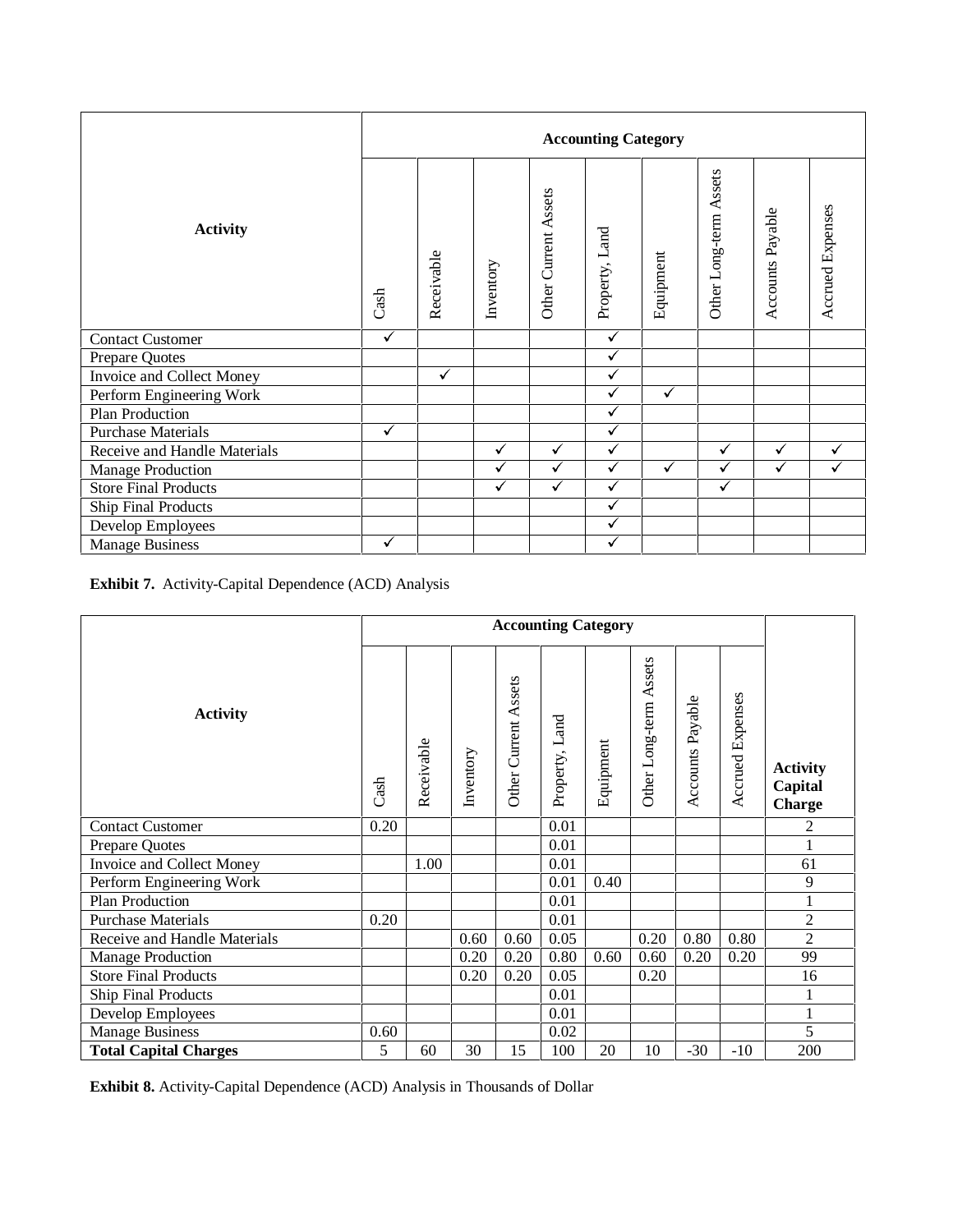The total capital charges (the last row in Exhibit 8) were calculated by multiplying the particular balance sheet item by *CCR*. For example, the charge of \$ 5,000 for cash was obtained by multiplying the cash entry in the balance sheet of 50,000 by a *CCR* of 10 percent.

 Subsequently, capital charges (the last column in Exhibit 8) for all activities were calculated by adding all row entries multiplied by their respective capital charges. For example, the capital charge for the row labeled manage business was obtained by multiplying the capital charge for cash, 5, by 0.60 plus the capital charge for land and property, 100, times 0.02 for a total of 5.

 To obtain the total cost for each activity the operating cost and capital charge must be summed. Exhibit 9 shows activities with operating costs and capital charges. Some of the activities became significantly more expensive.

 Cost drivers are selected in Step 5. For example, the operating cost driver for the activity receive and handle materials was the number of receipts. An appropriate capital cost driver for this activity may be a combination of the dollar value of received material and the time materials spend waiting to be processed.

 Product costs are calculated in Step 6. Exhibit 10 shows the resulting product costs when using only the ABC method, while Exhibit 11 presents the product cost calculated using the proposed integrated ABC-and-EVA system.

# **4. RESULTS**

Although, the ABC method provides accurate operating product costs, it does not identify which products are economic value added creators and so contribute to stockholders' wealth. On the first look, including capital charges in product cost information increase their cost, in some cases significantly. On the other hand, the managers obtain a powerful tool. For example, the illustration shows that if management uses the product costs obtained using the ABC system, they will conclude that Product 1 is much less profitable that Products 2 and 3. If, however, they use the product costs obtained using the integrated ABC-and-EVA system, management can see which products create value. In the illustration, Product 1, which under the ABC system was regarded as creating only minor value for the company, yields higher levels of economic profit due to its limited use of capital. In contrast, Product 3, while consuming a small portion of the company's operating cost resources, demands high capital investments. This capital demand results in a relatively high capital charge. The needed capital investments are in production equipment, storing before shipment, invoicing and money collection.

 More accurate product cost information alone, however, does not automatically lead to improvements in business performance. Once product cost information is obtained from the integrated ABC-and-EVA system, management is challenged to take action. For example, some possible strategies regarding Product 3 include:

- Increase the selling price
- Decrease its capital demand
- Reduce the operating costs
- Increase the output with only minimal additional capital investments, keeping operational cost in line
- Search for a replacement product having a better potential to be a value creator
- Drop it

In addition, management may need to reconsider its attitude toward Product 1, which appears to be more attractive under the ABC-and-EVA system. For example, management may wish to increase marketing efforts for Product 1.

| <b>Activities</b>            | <b>Operating</b> | Capital        | <b>Total Cost</b> |
|------------------------------|------------------|----------------|-------------------|
|                              | Cost             | <b>Charge</b>  |                   |
| <b>Contact Customers</b>     | 90               | 2              | 92                |
| Prepare Quotes               | 50               |                | 51                |
| Invoice and Collect Money    | 45               | 61             | 106               |
| Perform Engineering Work     | 75               | 9              | 84                |
| Plan Production              | 28               |                | 29                |
| <b>Purchase Materials</b>    | 47               | 2              | 49                |
| Receive and Handle Materials | 100              | $\mathfrak{D}$ | 102               |
| <b>Manage Production</b>     | 150              | 99             | 249               |
| <b>Store Final Product</b>   | 43               | 16             | 59                |
| <b>Ship Final Product</b>    | 112              |                | 113               |
| Develop Employees            | 17               |                | 18                |
| <b>Manage Business</b>       | 43               | 5              | 48                |
| <b>Total</b>                 | 800              | 200            | 1,000             |

**Exhibit 9.** Operating Costs and Capital Charges in Thousands of Dollar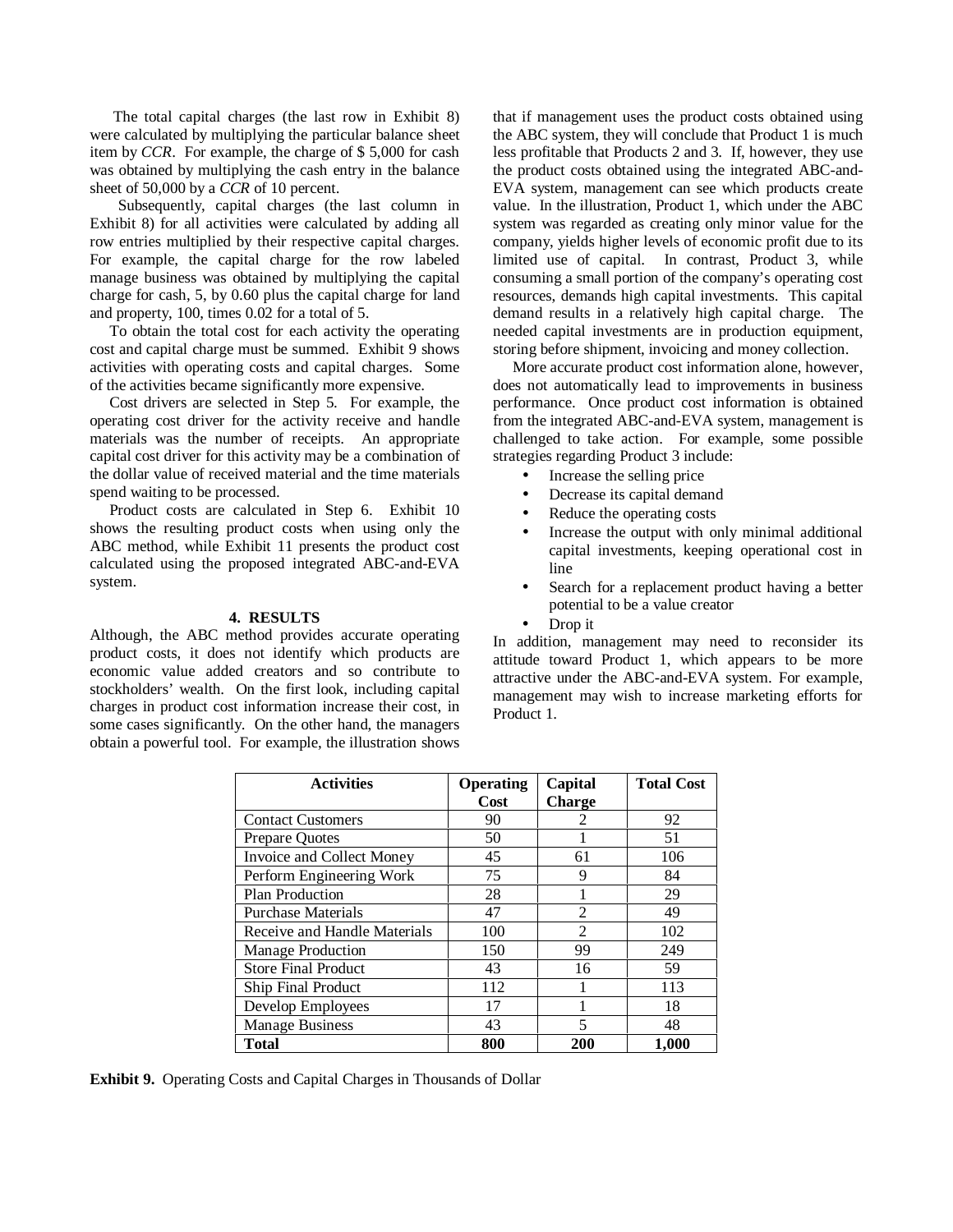|                         | ABC   |     |     |              |  |  |  |  |
|-------------------------|-------|-----|-----|--------------|--|--|--|--|
| <b>Product</b>          |       | 2   | 3   | <b>Total</b> |  |  |  |  |
| Revenues                | 1,000 | 800 | 670 | 2,470        |  |  |  |  |
| Direct Costs            | 500   | 300 | 250 | 1,050        |  |  |  |  |
| <b>Operating Costs</b>  | 400   | 200 | 200 | 800          |  |  |  |  |
| Interest                | 40    | 40  | 40  | 120          |  |  |  |  |
| Profit before Tax       | 60    | 260 | 180 | 500          |  |  |  |  |
| Tax (40 Percent)        | 24    | 104 | 72  | 200          |  |  |  |  |
| <b>Profit after Tax</b> | 36    | 156 | 108 | 300          |  |  |  |  |

**Exhibit 10.** Product cost calculation using ABC system in Thousands of Dollars

|                                | <b>ABC-and-EVA System</b> |     |     |       |  |  |  |
|--------------------------------|---------------------------|-----|-----|-------|--|--|--|
| <b>Product</b>                 | Total                     |     |     |       |  |  |  |
| Revenues                       | 1.000                     | 800 | 670 | 2,470 |  |  |  |
| Direct Costs                   | 500                       | 300 | 250 | 1,050 |  |  |  |
| <b>Operating Costs</b>         | 400                       | 200 | 200 | 800   |  |  |  |
| Operating Income               | 100                       | 300 | 220 | 620   |  |  |  |
| Tax                            | 32                        | 97  | 71  | 200   |  |  |  |
| Net Operating Profit After Tax | 68                        | 203 | 149 | 420   |  |  |  |
| Capital Charge                 | 10                        | 38  | 152 | 200   |  |  |  |
| <b>Economic Profit</b>         | 58                        | 165 | -3  | 220   |  |  |  |

**Exhibit 11.** Product cost calculation using ABC-and-EVA system in Thousands of Dollars

# **5. CONCLUSIONS**

The proposed integrated ABC-and-EVA system will help managers in companies understand that the capital invested in their company is a precious resource that has to be used effectively. The proposed capital charge added to activities and traced to the products attempts to account for the capital use and helps management understand the capital cost associated with the manufacturing process. Management can obtain a distorted impression of *profitability* if they look only at profit after tax in the traditional sense as opposed to economic profit as calculated in the ABC-and-EVA system. Once implemented, the integrated ABC-and-EVA system can be used as an engineering management tool to protect company leaders from making short-term decisions based on profit alone, that may destroy economic value over the long-term.

 The proposed integrated ABC-and-EVA system by itself will not make improvements in the business process, but rather will provide management with information that can direct improvement efforts. Management should be committed to make these necessary improvement steps.

#### **REFERENCES**

Blair, Alistair "EVA Fever," *Management Today* (January 1997), pp. 42-45.

Cooper, Robin "The Rise of Activity-Based Costing – Part One: What is an Activity-Based Cost System?" *Journal of Cost Management* (Summer 1988a), pp. 45-54.

Cooper, Robin "The Rise of Activity-Based Costing - Part Two: When Do I Need an Activity-Based Cost System?" *Journal of Cost Management* (Fall 1988b), pp. 41-58.

Cooper, Robin "The Rise of Activity-Based Costing - Part Three: How Many Cost Drivers Do You Need, and How Do You Select Them?" *Journal of Cost Management* (Winter 1989a), pp. 34-46.

Cooper, Robin "The Rise of Activity-Based Costing - Part Four: What Do Activity-Based Cost Systems Look Like?" *Journal of Cost Management* (Spring 1989b), pp. 38-49.

Cooper, Robin and Kaplan, Robert S. "Measure Cost Right: Make the Right Decisions," *Harvard Business Review* (September-October 1988), pp. 96-102.